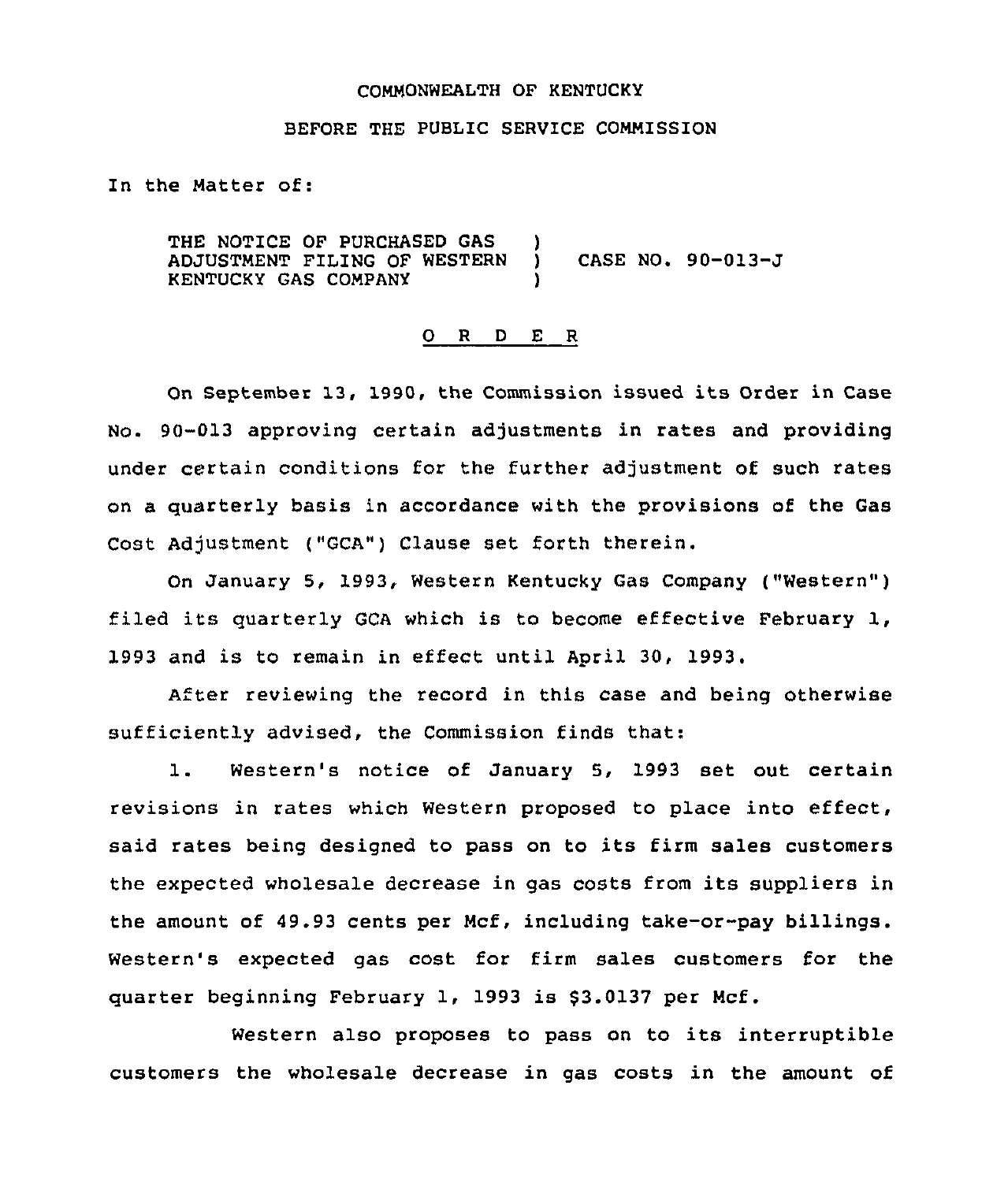48.46 cents per Mcf, including take-or-pay billings. Western's expected gas cost for interruptible sales customers for the quarter beginning February 1, 1993 is \$2.7456 per Mcf.

2. Western's notice set out a total refund adjustment for sales customers in the amount of .49 cents per Mcf which is comprised of a current quarter adjustment of .34 cents per Ncf and carry-overs from previous refunds.

3. Western's notice set out <sup>a</sup> current quarter actual adjustment in the amount of 15.0 cents per Mcf to compensate for under-recovery of gas cost by the Company through the operation of its gas cost recovery procedure during the months of August, September, and Dctober 1992. The total actual adjustment for sales customers is (1,58) cents per Ncf, and is designed to correct the current under-recovery as well as under- and over-collections from three previous quarters.

4. Western's notice set out a balance adjustment for sales customers in the amount of (.68) cents per Mcf, which replaces the previous adjustment of (1.08) cents per Mcf. This balance adjustment compensates for over-collections which occurred as a result of previous actual and balance adjustments.

5. Western proposed a GCA of (\$ .4482) per Mcf for firm sales customers and (8.4590) per Mcf for interruptible sales customers, which represents the combined effect of the supplier increase, and the refund, actual, and balancing adjustments.

 $-2-$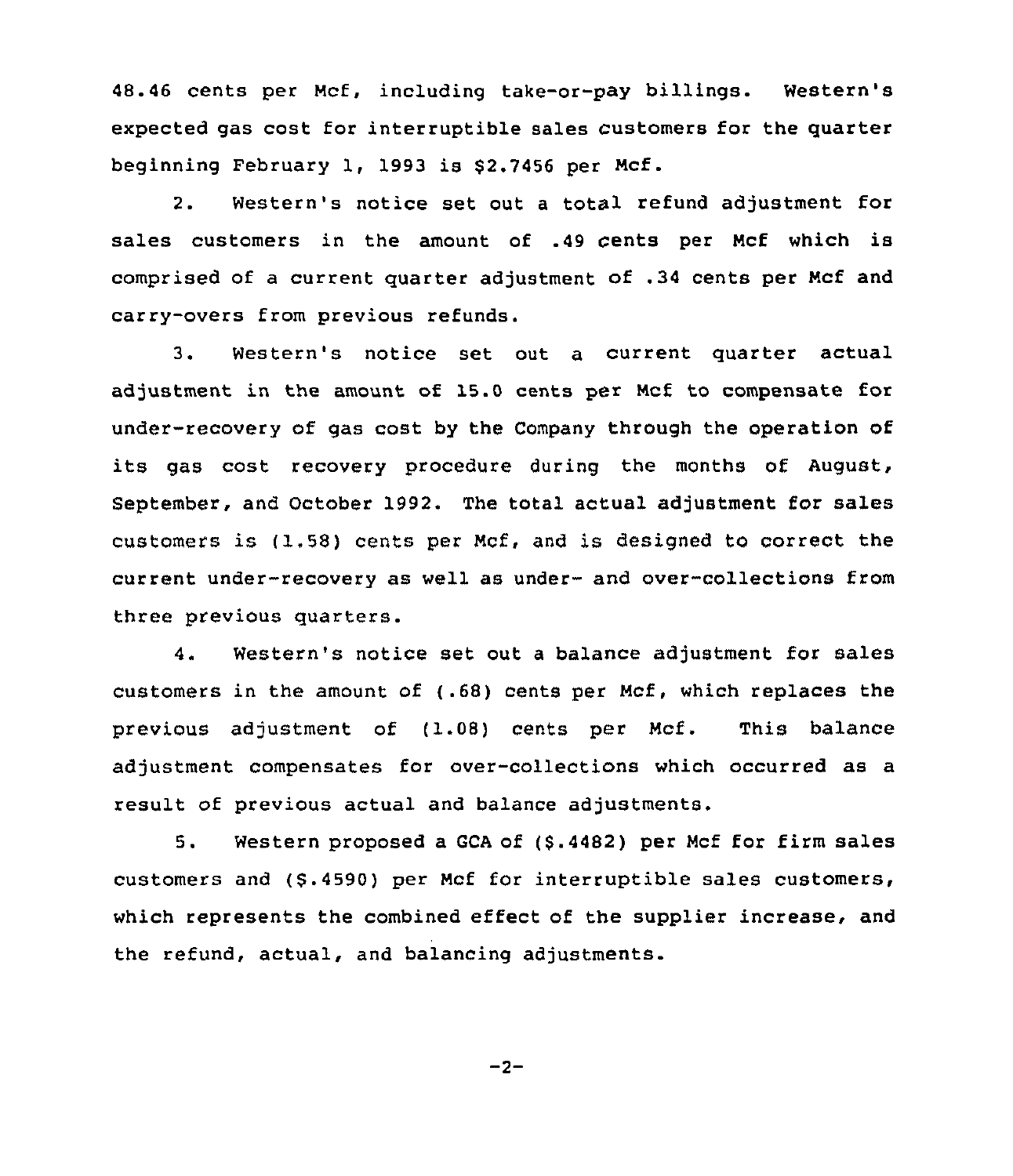6. Western's adjustment in rates under the provisions approved by the Commission in its Order in Case No. 90-013 dated September 13, 1990 is fair, just, and reasonable, in the public interest, and should be effective with final meter readings on and after February 1, 1993.

7. Western's filing of January 5, 1993 included supplementary information concerning its actual adjustment for which it requested confidentiality. This information discloses the actual price being paid by Western to individual marketing companies and other suppliers of gas. Publication of such information is likely to cause competitive injury to Western and should be protected.

IT IS THEREFORE ORDERED that:

1. The rates in the Appendix to this Order, attached hereto and incorporated herein, are fair, just, and reasonable and are approved effective with final meter readings on and after February 1, 1993.

2. Within 30 days of the date of this Order, Western shall file with this Commission its revised tariffs setting out the rates authorized herein.

3. The detail sheet contained in Exhibit D, which Western has petitioned to be withheld from public disclosure, shall be held and retained by this Commission as confidential and shall not be open for public inspection.

 $-3-$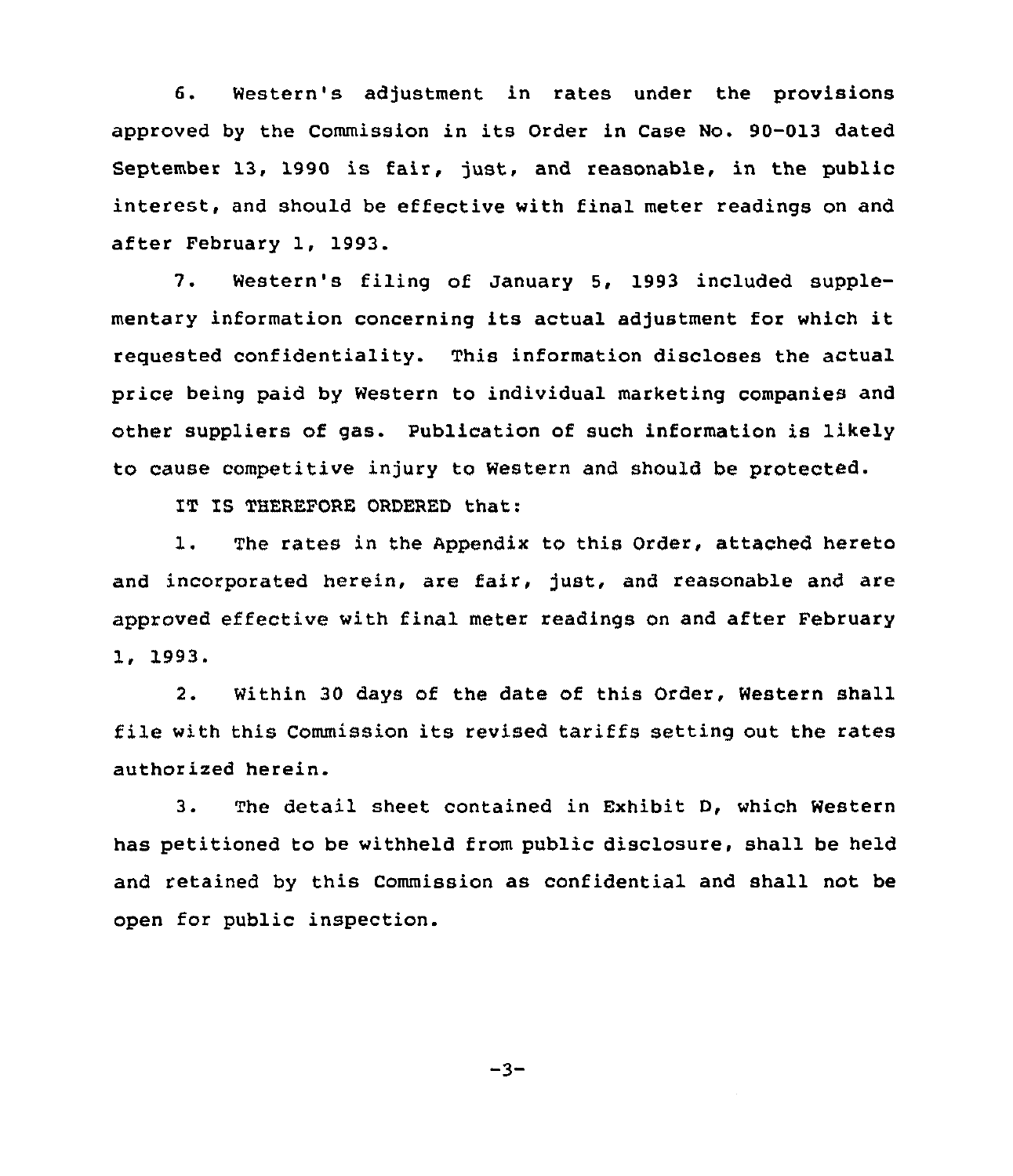Done at Frankfort, Kentucky. this 1st day of February, 1993.

PUBLIC SERVICE COMNISSION

 $L/2$ Chairman

Vice Chairman

Commissioner

ATTEST:

Executive Director